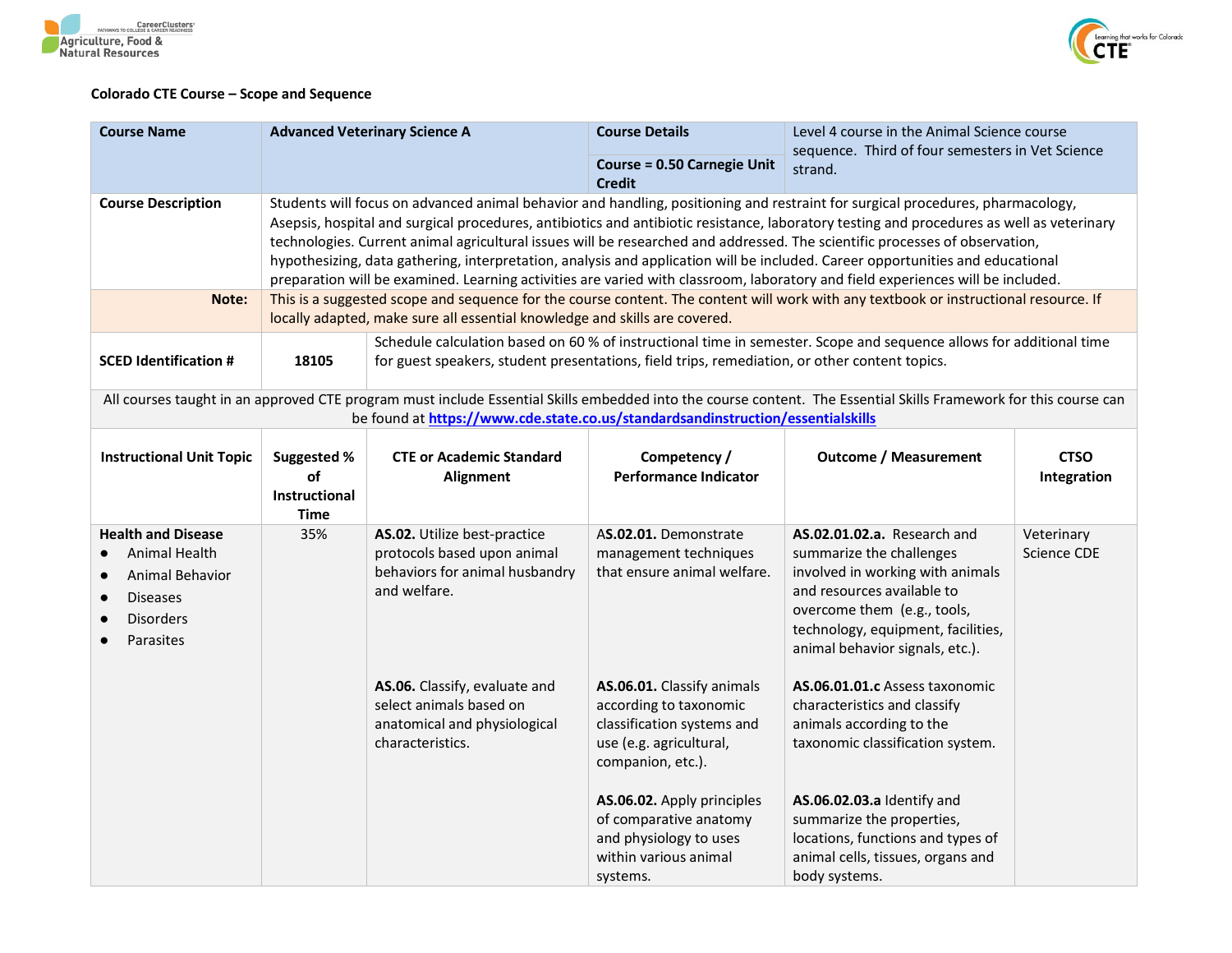



|  | AS.07. Apply principles of<br>effective animal health care.                                                                        | AS.07.01. Design programs<br>to prevent animal diseases,<br>parasites and other<br>disorders and ensure animal<br>welfare. | AS.06.02.03.b Compare and<br>contrast animal cells, tissues,<br>organs, body systems types and<br>functions among animal species.<br>AS.07.01.03.a List and<br>summarize the characteristics of<br>wounds, common diseases,<br>parasites and physiological<br>disorders that affect animals.<br>AS.07.01.01.a. Identify and<br>summarize specific tools and<br>technology used in animal health<br>management.<br>AS.07.01.01.b. Describe and<br>demonstrate the proper use and<br>function of specific tools and<br>technology related to animal<br>health management.<br>AS.07.01.01.c. Select and use<br>tools and technology to meet<br>specific animal health<br>management goals.<br>AS. 07.01.05.a. Explain the<br>clinical significance of common<br>veterinary methods and<br>treatment (e.g., aseptic<br>techniques, antibiotic use, wound<br>management, etc.).<br>CS.03.04.01.a. Identify and |  |
|--|------------------------------------------------------------------------------------------------------------------------------------|----------------------------------------------------------------------------------------------------------------------------|-----------------------------------------------------------------------------------------------------------------------------------------------------------------------------------------------------------------------------------------------------------------------------------------------------------------------------------------------------------------------------------------------------------------------------------------------------------------------------------------------------------------------------------------------------------------------------------------------------------------------------------------------------------------------------------------------------------------------------------------------------------------------------------------------------------------------------------------------------------------------------------------------------------|--|
|  | CS.03. Examine and summarize<br>the importance of health, safety<br>and environmental<br>management systems in AFNR<br>workplaces. | CS.03.04 Use appropriate<br>protective equipment and<br>demonstrate safe and<br>proper use of AFNR tools<br>and equipment  | differentiate the appropriate<br>protective equipment for the<br>safe use and operation of specific<br>tools and equipment (e.g. PPE,<br>etc.).                                                                                                                                                                                                                                                                                                                                                                                                                                                                                                                                                                                                                                                                                                                                                           |  |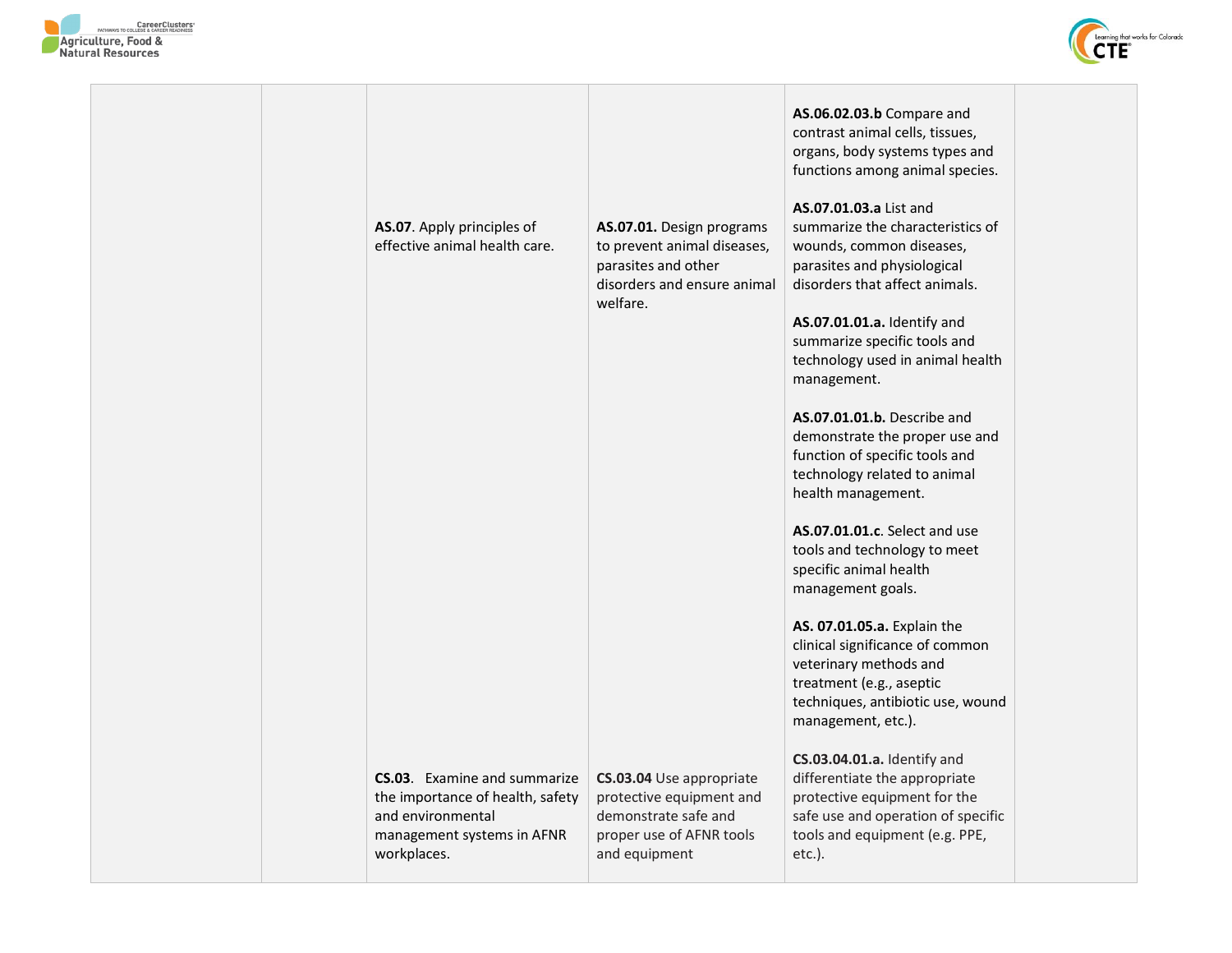



|                                                                                                          |     |                                                             |                                                                                                                            | CS.03.04.02.b. Complete the set<br>up and adjustment for tools and<br>equipment related to AFNR tasks.<br>CS.03.04.03.b. Assess and<br>demonstrate appropriate<br>operation, storage and<br>maintenance techniques for<br>AFNR tools and<br>equipment.CRP.04.02.01.a                                                                                                                                                                                                                                                                                                                                                                                                                                                                                      |  |
|----------------------------------------------------------------------------------------------------------|-----|-------------------------------------------------------------|----------------------------------------------------------------------------------------------------------------------------|-----------------------------------------------------------------------------------------------------------------------------------------------------------------------------------------------------------------------------------------------------------------------------------------------------------------------------------------------------------------------------------------------------------------------------------------------------------------------------------------------------------------------------------------------------------------------------------------------------------------------------------------------------------------------------------------------------------------------------------------------------------|--|
| Pharmacology<br>Mathematical<br>Applications in<br><b>Veterinary Science</b><br>Dosage<br>Administration | 25% | AS.07. Apply principles of<br>effective animal health care. | AS.07.01. Design<br>programs to prevent animal<br>diseases, parasites and<br>other disorders and ensure<br>animal welfare. | AS.07.01.01.a Identify and<br>summarize specific tools and<br>technology used in animal health<br>management.<br>AS.07.01.01.b Describe and<br>demonstrate the proper use and<br>function of specific tools and<br>technology related to animal<br>health management.<br>AS.07.01.01.c Select and use<br>tools and technology to meet<br>specific animal health<br>management goals.<br><b>AS.07.01.03.c</b> Treat common<br>diseases, parasites and<br>physiological disorders of animals<br>according to directions<br>prescribed by an animal health<br>professional.<br>AS.07.01.05.a Explain the clinical<br>significance of common<br>veterinary methods and<br>treatment (e.g., aseptic<br>techniques, antibiotic use, wound<br>management, etc.). |  |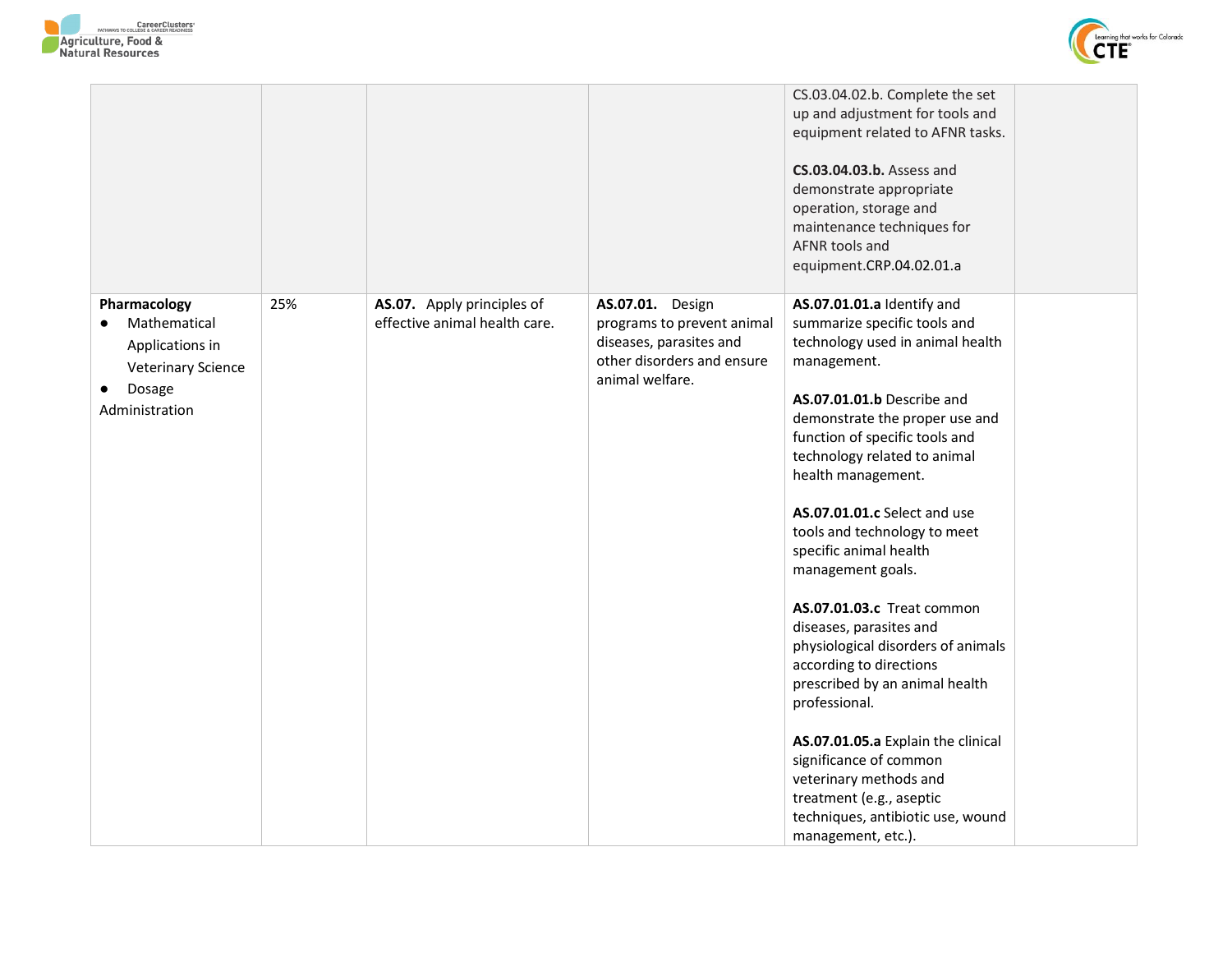



## **Colorado CTE Course – Scope and Sequence**

| <b>Course Name</b>                                                                                                                                                                                                                                  |                                                                                                                                                                                                                                                                                                                                                                                                                                                                                                                                                                                                                                                                                 | <b>Advanced Veterinary Science B</b>                                                                                                                                                                                 | <b>Course Details</b>                               | Level IV course in the Animal Science course<br>sequence. Fourth of four semesters in Vet Science |                            |
|-----------------------------------------------------------------------------------------------------------------------------------------------------------------------------------------------------------------------------------------------------|---------------------------------------------------------------------------------------------------------------------------------------------------------------------------------------------------------------------------------------------------------------------------------------------------------------------------------------------------------------------------------------------------------------------------------------------------------------------------------------------------------------------------------------------------------------------------------------------------------------------------------------------------------------------------------|----------------------------------------------------------------------------------------------------------------------------------------------------------------------------------------------------------------------|-----------------------------------------------------|---------------------------------------------------------------------------------------------------|----------------------------|
|                                                                                                                                                                                                                                                     |                                                                                                                                                                                                                                                                                                                                                                                                                                                                                                                                                                                                                                                                                 |                                                                                                                                                                                                                      | <b>Course = 0.50 Carnegie Unit</b><br><b>Credit</b> | strand.                                                                                           |                            |
| <b>Course Description</b>                                                                                                                                                                                                                           | Students will focus on advanced animal behavior and handling, positioning and restraint for surgical procedures, pharmacology,<br>Asepsis, hospital and surgical procedures, antibiotics and antibiotic resistance, laboratory testing and procedures as well as veterinary<br>technologies. Current animal agricultural issues will be researched and addressed. The scientific processes of observation,<br>hypothesizing, data gathering, interpretation, analysis and application will be included. Career opportunities and educational<br>preparation will be examined. Learning activities are varied with classroom, laboratory and field experiences will be included. |                                                                                                                                                                                                                      |                                                     |                                                                                                   |                            |
| Note:                                                                                                                                                                                                                                               | This is a suggested scope and sequence for the course content. The content will work with any textbook or instructional resource. If<br>locally adapted, make sure all essential knowledge and skills are covered.                                                                                                                                                                                                                                                                                                                                                                                                                                                              |                                                                                                                                                                                                                      |                                                     |                                                                                                   |                            |
| <b>SCED Identification #</b>                                                                                                                                                                                                                        | 18105                                                                                                                                                                                                                                                                                                                                                                                                                                                                                                                                                                                                                                                                           | Schedule calculation based on 60 % of instructional time in semester. Scope and sequence allows for additional time<br>for guest speakers, student presentations, field trips, remediation, or other content topics. |                                                     |                                                                                                   |                            |
| All courses taught in an approved CTE program must include Essential Skills embedded into the course content. The Essential Skills Framework for this course can<br>be found at https://www.cde.state.co.us/standardsandinstruction/essentialskills |                                                                                                                                                                                                                                                                                                                                                                                                                                                                                                                                                                                                                                                                                 |                                                                                                                                                                                                                      |                                                     |                                                                                                   |                            |
| <b>Instructional Unit Topic</b>                                                                                                                                                                                                                     | Suggested %<br>οf<br><b>Instructional</b><br>Time                                                                                                                                                                                                                                                                                                                                                                                                                                                                                                                                                                                                                               | <b>CTE or Academic Standard</b><br>Alignment                                                                                                                                                                         | Competency /<br><b>Performance Indicator</b>        | Outcome / Measurement                                                                             | <b>CTSO</b><br>Integration |

| <b>Veterinary Medical</b><br><b>Practices</b><br>Animal Handling &<br><b>Identification</b><br>Vital Signs<br>$\bullet$<br><b>Blood Samples</b><br>$\bullet$<br>Injections<br>$\bullet$ | 60% | AS.02. Utilize best-practice<br>protocols based upon animal<br>behaviors for animal<br>husbandry and welfare. | AS.02.01. Demonstrate<br>management techniques<br>that ensure animal welfare.                                       | AS.02.01.02.a .Research and<br>summarize the challenges<br>involved in working with animals<br>and resources available to<br>overcome them (e.g., tools,<br>technology, equipment, facilities,<br>animal behavior signals, etc.). | <b>Veterinary</b><br><b>Science CDE</b> |
|-----------------------------------------------------------------------------------------------------------------------------------------------------------------------------------------|-----|---------------------------------------------------------------------------------------------------------------|---------------------------------------------------------------------------------------------------------------------|-----------------------------------------------------------------------------------------------------------------------------------------------------------------------------------------------------------------------------------|-----------------------------------------|
| Clinical<br><b>Examinations</b><br>Laboratory<br>$\bullet$<br><b>Procedures</b><br>Hospital<br>$\bullet$                                                                                |     | AS.06. Classify, evaluate and<br>select animals based on<br>anatomical and physiological<br>characteristics.  | AS.06.02. Apply principles<br>of comparative anatomy<br>and physiology to uses<br>within various animal<br>systems. | AS.06.02.03.c. Apply knowledge<br>of anatomical and physiological<br>characteristics of animals to<br>make production and<br>management decisions.                                                                                |                                         |
| Procedures<br>Surgical Procedures<br>$\bullet$                                                                                                                                          |     | AS.07. Apply principles of<br>effective animal health care.                                                   | AS.07.01. Design programs<br>to prevent animal diseases,<br>parasites and other                                     | AS.07.01.01.a Identify and<br>summarize specific tools and                                                                                                                                                                        |                                         |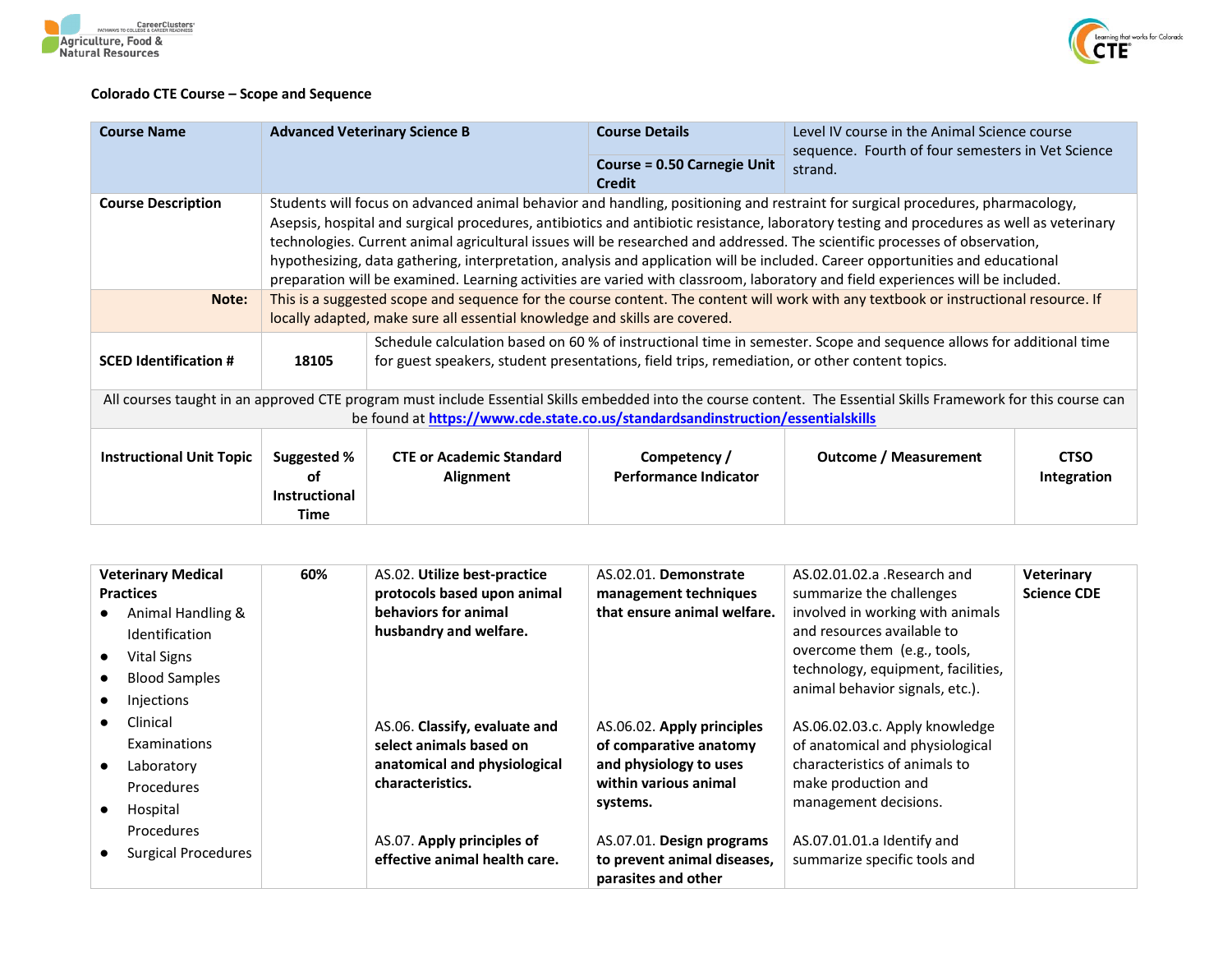



|                              | disorders and ensure       | technology used in animal health    |  |
|------------------------------|----------------------------|-------------------------------------|--|
|                              | animal welfare.            | management.                         |  |
|                              |                            |                                     |  |
|                              |                            |                                     |  |
|                              |                            | AS.07.01.01.b Describe and          |  |
|                              |                            | demonstrate the proper use and      |  |
|                              |                            | function of specific tools and      |  |
|                              |                            |                                     |  |
|                              |                            | technology related to animal        |  |
|                              |                            | health management.                  |  |
|                              |                            |                                     |  |
|                              |                            | AS.07.01.01.c Select and use        |  |
|                              |                            |                                     |  |
|                              |                            | tools and technology to meet        |  |
|                              |                            | specific animal health              |  |
|                              |                            | management goals.                   |  |
|                              |                            |                                     |  |
|                              |                            |                                     |  |
|                              |                            | AS.07.01.02.a Explain methods of    |  |
|                              |                            | determining animal health and       |  |
|                              |                            | disorders.                          |  |
|                              |                            |                                     |  |
|                              |                            |                                     |  |
|                              |                            | AS.07.01.02.b Perform simple        |  |
|                              |                            | health-check evaluations on         |  |
|                              |                            | animals and practice basic          |  |
|                              |                            |                                     |  |
|                              |                            | emergency response procedures       |  |
|                              |                            | related to animals.                 |  |
|                              |                            |                                     |  |
|                              |                            | AS.07.01.03.a List and              |  |
|                              |                            | summarize the characteristics of    |  |
|                              |                            |                                     |  |
|                              |                            | wounds, common diseases,            |  |
|                              |                            | parasites and physiological         |  |
|                              |                            | disorders that affect animals.      |  |
|                              |                            |                                     |  |
|                              |                            |                                     |  |
|                              |                            | AS. 07.01.05.a Explain the clinical |  |
|                              |                            | significance of common              |  |
|                              |                            | veterinary methods and              |  |
|                              |                            | treatment (e.g., aseptic            |  |
|                              |                            |                                     |  |
|                              |                            | techniques, antibiotic use, wound   |  |
|                              |                            | management, etc.).                  |  |
| CS.03. Examine and summarize | CS.03.04. Performance      |                                     |  |
| the importance of health,    | Indicator: Use appropriate | CS.03.04.02.b. Complete the set     |  |
| safety and environmental     | protective equipment and   | up and adjustment for tools and     |  |
|                              |                            |                                     |  |
| management systems in AFNR   | demonstrate safe and       | equipment related to AFNR tasks.    |  |
| workplaces.                  | proper use of AFNR tools   |                                     |  |
|                              | and equipment.             |                                     |  |